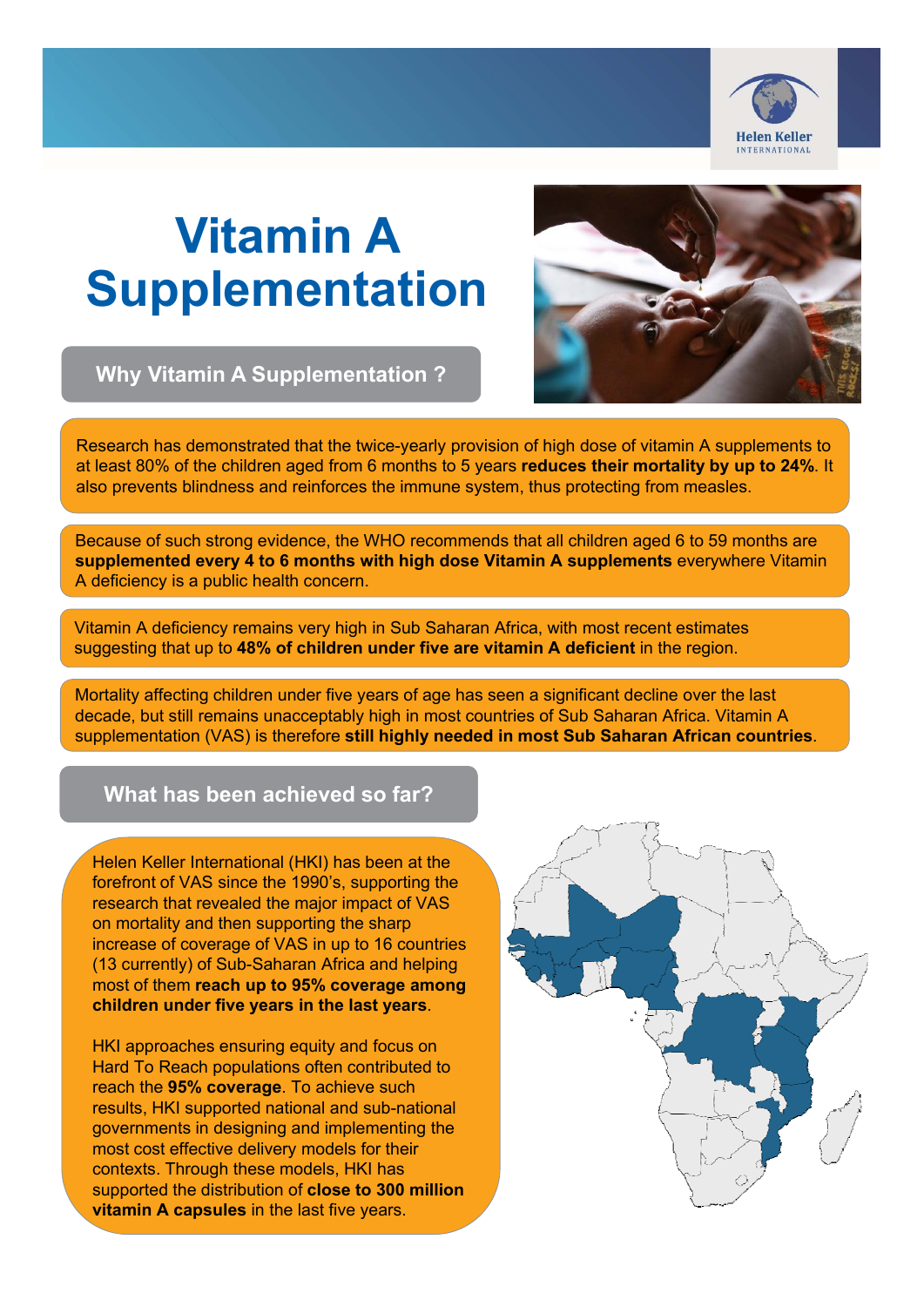

# **How does it work?**

**Mass distribution campaigns**

Mass distribution campaigns are the **main delivery mechanism for VAS**. These campaigns are organized at least **every 6 months** (sometimes much more often) and have been instrumental in reaching more than 95% of the children targeted.

National Immunization Days are the most common strategy, organized as nationwide **door-to-door events**. Health workers leave their facilities and go in communities to administer vitamin A in people's homes. The events require intensive planning and coordination by national and district level authorities.

# **Child Health Days**

Several countries in Sub Saharan Africa have been implementing **Child Health Days** (or weeks) delivering a **package of health and nutrition services** targeting mothers and children, either through a door-to-door approach or a mix of facility-based and outreach activities.

As a cost effective way to reach mothers and children with essential services when access to routine health system services is limited, Child Health Days constitute an **intermediary model** between NiD's and routine delivery.

Because mass campaigns take place only every 4 to 6 months, children who reach the age of 6 months between two campaigns, may have to wait several months before they get their first dose of Vitamin A despite being the most vulnerable age group.

**Routine delivery and 6 month contact point**

To remedy this, HKI is working closely with country-level health sector experts to add **a contact point in national immunization calendars** – at 6 months, when no other vaccination is scheduled.

Additionally, HKI supports **routine facility-based and outreach delivery of vitamin A** for all children under 5 in countries where stronger health systems offer sufficient access to quality services. Few countries are ready for this approach and these still need to develop social mobilization actions to create demand to match the capacity to offer services.

# **Post-Event Coverage Surveys**

Since 2010, HKI has developed a methodology to assess the true coverage of vitamin A supplementation and identify barriers and determinants of high coverage. Based on a cross sectional survey methodology, the Post-Event Coverage Surveys (PECS) are conducted by health system personnel using mobile phones and allow multiple indicators to be collected. More than 50 surveys have been conducted in 15 countries and provide data to improve performance of VAS programs and ensure that all children have equitable access to essential child survival services.

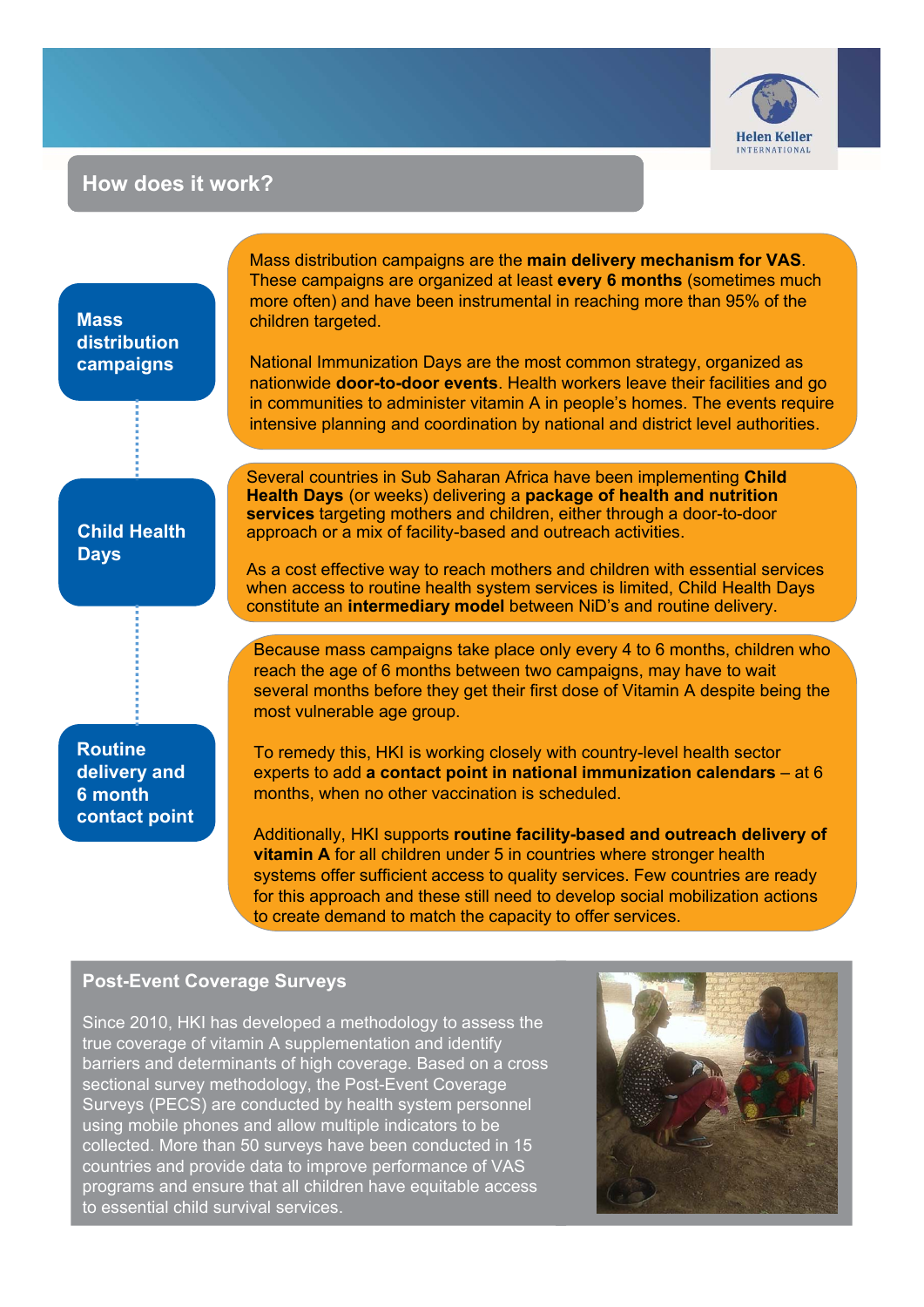

# **What is HKI expertise?**

#### **Reaching the Hard to Reach Supporting national health systems Promoting cross sector coordination** Reaching 90% of children under 5 years of age requires careful planning. Ensuring equitable access to all children in resource poor urban areas, remote rural regions or among pastoral populations (to name a few **hard to reach population**) implies first identifying those who do not benefit from the access to VAS services to which they have the right. HKI has been **supporting local governments** by tailoring service-delivery approaches to ensure that these groups receive the services they need and deserve. To ensure that VAS is integrated and delivered with high quality, HKI has developed expertise in **Health System Strengthening** approaches, covering a broad set of interventions within the health and nutrition sectors. HKI strengthens: **Governance** functions, such as coordination and planning; • **Qualified health personnel** and managers; • National **supply chains** at all levels of the health system; • The management of **quality data to inform monitoring**; • **Costing and budgeting** of child survival services; and • The design of **equitable and evidence-based interventions.**  VAS is one among several **Essential Nutrition Actions (ENA)**. Combining these interventions reduces the cost of delivering each intervention -- and it maximizes their impact. HKI promotes the **integration of VAS services** in all countries, adapting the most relevant actions to each context, such as family planning counseling, screening for acute malnutrition, birth registration, immunization, provision of micronutrient powders or distribution of insecticide-treated mosquito nets. HKI promotes social mobilization campaigns that inform caregivers of children aged 6 to 59 months of the importance of VAS and that a supplementation campaign is taking place in their neighborhood. Some of HKI's achievements include: • Using of **SMS reminders** sent to every caregiver; • Cooperating with **religious and traditional leaders**; • Involving community health workers and volunteers to organize regular **population census** that ensure that each child is **reached at home**; • Developing with health authorities and rolling-out **comprehensive social mobilization toolkits** that include multi-media communication and sensitization tools and messages; and • Associating social mobilization with **comprehensive social & behavior change strategies**. **Creating demand by promoting healthy behaviors**